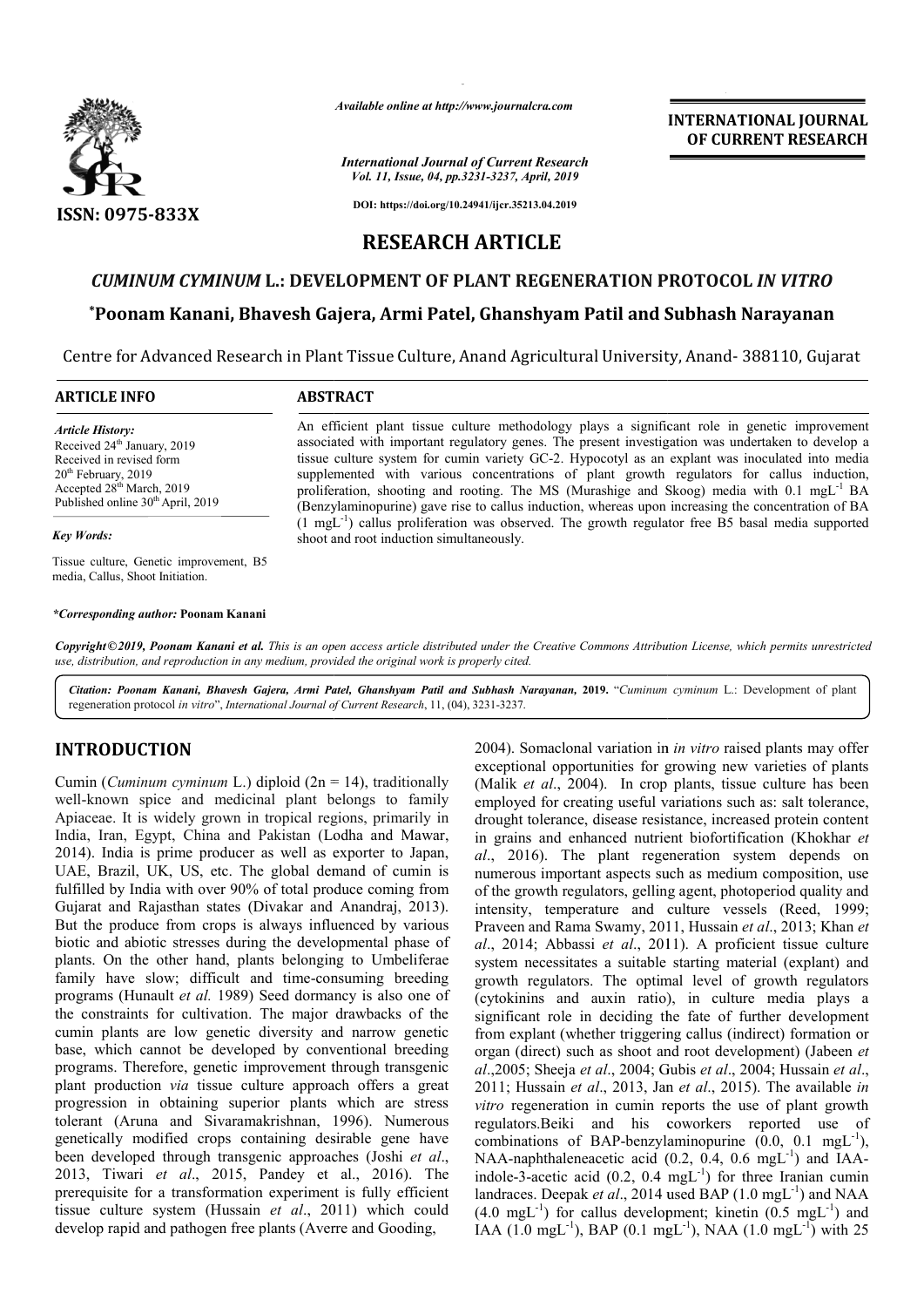mgL-1 adenine sulfate showed efficient shoot bud and regeneration of plant from callus. Ebrahime *et al*., 2007 investigated that the combination 0.1 mgL<sup>-1</sup>BA and 1 mgL<sup>-</sup> <sup>1</sup>NAA was most effective combination for direct shoot proliferation from node explant. They also showed that low concentration of BAP  $(0.1 \text{ mgL}^{-1})$  had positive effect on shoot proliferation. Safarnejad showed highest callus induction inB5 medium with combination  $0.2 \text{ mgL}^{-1}$  NAA and  $0.2 \text{ mgL}^{-1}$ BAP. B5 media supplemented with  $0.2 \text{ mg}L^{-1} \text{ NAA}$ ,  $0.2 \text{ mg}L^{-1}$ BAP and free from any growth regulator were the best treatments for regeneration in *cuminum setifolium.* Twafik and Noga, in their studies, showed callus induction from hypocotyl and leaf portion with  $4\mu$ M 2,4-D alone or with 2 or 4  $\mu$ M kinetin. 0.5 or 1.0 µM kinetin showed development of plumules with and without roots. Also, half strength media with 1  $\mu$ M indole-3-butyric acid (IBA) and 2% polyethylene glycol (PEG, 6000) were used for root induction. Soorni and coworkers proposed 1 mgL $^{-1}$  2, 4 D as best treatment for callus induction in leaf explant. With results from all aforementioned research, present investigation was designed for developing the *in vitro* regeneration protocol for cumin landrace GC-2 (variety susceptible to blight and wilt, suitable for late sowing season, with yield potential of 6.22q/ha and better grain quality) (Parsashar *et al*., 2014). The main aim in developing this protocol was to utilize it in gene transformation studies, which would help to develop resistance against biotic and abiotic stress and improve quality as well as yield parameters.

# **MATERIALS AND METHODS**

For the objective, an experiment conducted in Plant tissue culture laboratory, Anand Agriculture University, Anand.

#### **Preparation of culture medium:**

**Plant material**: The seeds were collected from "Centre for Research on Seed Spices", Sardar Krushinagar Dantiwada Agricultural University, Jagudan, (Dist.: Mehsana) Gujarat. The seeds were surface sterilized using 0.1% mercuric chloride solution for 1 min and were rinsed three times with sterile distilled water. Seeds were then cultured on basal B5 media supplemented with half strength of macro- and microelements, vitamins and sucrose for 20 days at 4°C in dark for germination. The hypocotyls and cotyledons from the seedlings were cut into small segments of length 5 mm and were used as explants (Valizadeh and Tabar, 2009). The plant growth regulator, BAP (benzyl adenine purine) (0.05, 0.1, 0.2,  $0.4$ ,  $0.8$  and 1 mgL<sup>1</sup>) with B5 (Gamborg medium, 2008, half strength) media and MS (Murashige and Skoog, 1962) was prepared and dispensed into test tubes (Borosil, India) using a Masterflexdigi-static auto dispenser. The media in test tubes were then sterilized by autoclaving at 121˚C at 15 psi pressure for 15 min. The pH of the medium was adjusted to  $5.7 \pm 0.1$ prior to autoclave.

**Callus induction and multiplication:** The hypocotyl explants were inoculated on half strength B5 media supplemented with 0.05, 0.1, 0.2, 0.4, 0.8 and 1 mg<sub>L</sub><sup>-1</sup> BA, 2% Sucrose and 0.9% Agar (media composition for the initiation of cultures were adapted from Ebrahime *et al*., 2007). All the cultures were maintained at  $25 \pm 1$  °C, relative humidity 60-70% and illumination intensity 3500 lux from 2.5 feet wide fluorescent tube (40 watt) placed at the level of cultures. The cultures were subjected to alternate 16-hour photo and 8-hour dark period.

**Shoot initiation and Root induction:** Callus proliferated cultures were transferred to half strength B5 media supplemented with BA  $(0, 0.1$ mgL<sup>-1</sup>) and NAA  $(0, 0.1, 0.5, 1, 0.5)$ 1.5 mgL-1 ), 2 % Sucrose, pH 5.8 and 0.9% Agar (adapted from Safarnejad, 2011). All the cultures were transferred to fresh medium after every 21 days interval.

**Statistical Analysis:** The data obtained from the observations were recorded for callus induction, callus proliferation, shoot proliferation and root induction and were subjected to one way analysis of variance (ANOVA) in the excel sheet using completely randomized design.

## **RESULTS**

The objective of the study was to develop an indirect *in vitro*  regeneration system for cumin plants efficient for transformation experiments in lab (Pandey *et al*., 2013, Pandey *et al.,* 2016), for production of disease-free plants and their use in various fundamental research programs (Ebrahimie *et al*., 2007).

**Callus induction and multiplication:** Hypocotyls were excised from GC-2 genotype 10 days old, *in vitro* raised seedlings, as a source of explant. The explants were inoculated on MS basal media with different concentration of BAP (Table 1, fig 1). The data showed that 0.1% BA concentration was sufficient to induce callus induction in period of approximately two months (nearby 69 days) with highest callus frequency of 91.18%, and semi friable callus structure. Further, for callus multiplication among various concentration of BAP (0.05, 0.1, 0.2, 0.4, 0.8, 1.0 mgL<sup>-1</sup>), 1.0 mgL<sup>-1</sup> showed highest proliferation around 93 % (+++) with semifriable callus structure and yellow green white color (Table 2, fig 2). The results are in accordance with the study carried out by Ebrahimie and coworkers, who recorded the callus induction in cumin with  $0.1$  mgL $^{-1}$  BA. It was postulated that BAP (cytokinin) remarkably induces callus formation *via* blocking direct regeneration pathways (Ebrahimie *et al*., 2003, 2006, 2007).

**Shoot induction and root induction:** With B5 medium, shoot induction from callus was observed in about 27 days after transferring it to growth regulator free medium. Also, our present study reports the simultaneous root induction on the same B5 media (Table 3, Fig 3). The data of shoot induction is supported by Safarnejad (2011) studies, who reported that MS media was good for callusing but failed to give further regeneration. Other previous studies on cumin regeneration also stated that callus proliferation and shoot elongation occur on transfer to basal media without growth regulators (Tawfik and Noga, 2002; Wakhlu *et al.,* 1990). The overview of the cumin regeneration protocol *in vitro* is shown in fig. 4. Although, the developed protocol was executed effortlessly, but few problems were encountered which are needed to be taken into consideration in future studies. Problems, such as, vitrification *i.e* glassy appearance of plants (fig 5 (i)), is caused due transfer of water from liquid phase into amorphous phase (Fahy *et al*., 1984). It poses a serious threat to shoot multiplication and culture vigour (Hammerschlag, 1986). Vitrified plants encounter chlorophyll a and b deficiency, hyperhydricity, hypertrophy, lack of cell wall lignifications and have leaves with large intercellular spaces in between spongy mesophyll and palaside cells (Pasqualetto, 1990).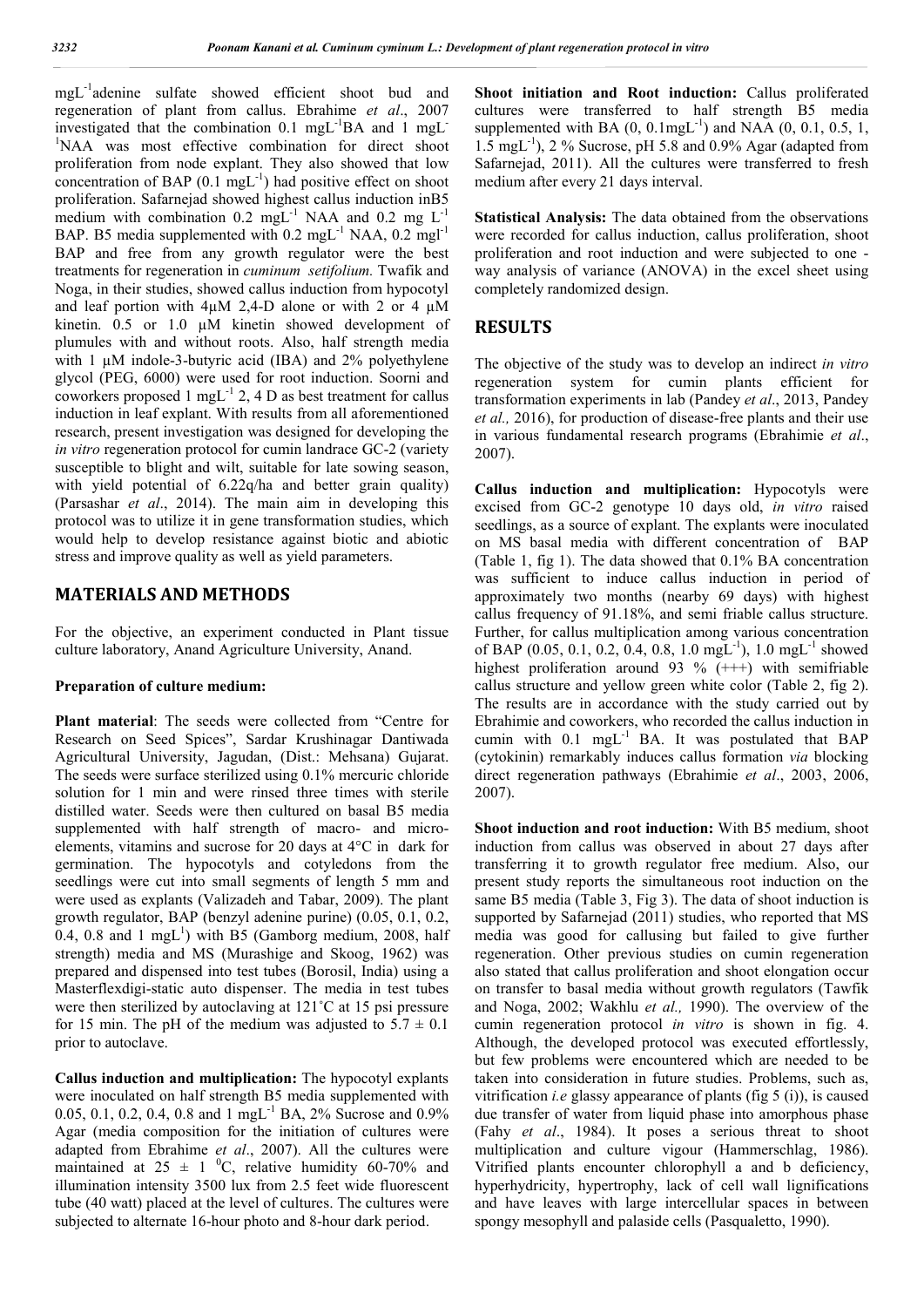| Sr.<br>No. | Media Composition                                                               | Days to callus<br>induction<br>(Mean $\pm$<br>$S.Em.$ ) | Days to callus<br>completion<br>$(Mean \pm S.Em.)$ | Callus frequency<br>$(\%)$ (Area of<br>explant covered<br>with callus) | Callus<br>proliferat<br>ion | Callus<br>color | Callus<br>Structu-<br>re |
|------------|---------------------------------------------------------------------------------|---------------------------------------------------------|----------------------------------------------------|------------------------------------------------------------------------|-----------------------------|-----------------|--------------------------|
|            | $MS + 2\%$ Sucrose + 0.9% Agar                                                  | $\overline{\phantom{a}}$                                |                                                    | ٠                                                                      |                             |                 |                          |
| 2          | $MS + 2\%$ Sucrose + 0.05 mgl <sup>-1</sup> BA                                  | $\overline{\phantom{a}}$                                | $\overline{\phantom{a}}$                           | $\overline{\phantom{0}}$                                               |                             |                 |                          |
|            | $+0.9\%$ Agar                                                                   |                                                         |                                                    |                                                                        |                             |                 |                          |
| 3          | $MS + 2\%$ Sucrose + 0.1 mgl <sup>-1</sup> BA<br>$+0.9\%$ Agar                  | $69.50 \pm 0.66$                                        | $90.33 \pm 0.30^{\circ}$                           | 91.18                                                                  | $++$                        | <b>YGW</b>      | <b>SF</b>                |
| 4          | $MS + 2\%$ Sucrose + 0.2 mgl <sup>-1</sup> BA<br>$+0.9\%$ Agar                  | $92.66 \pm 0.18$                                        | $138 \pm 0.19^{\text{a}}$                          | 71.66                                                                  | $++$                        | YG              | NF                       |
| 5          | $MS + 2\%$ Sucrose + 0.4 mgl <sup>-1</sup> BA                                   | $93.33 \pm 0.21$                                        | $134 \pm 0.11^a$                                   | 64.89                                                                  | $+$                         | YG              | NF                       |
| 6          | $+0.9\%$ Agar<br>$MS + 2\%$ Sucrose + 0.8 mgl <sup>-1</sup> BA<br>$+0.9\%$ Agar | $76.16 \pm 0.47$                                        | $110.12 \pm 0.18^b$                                | 89.02                                                                  | $^{++}$                     | YG              | <b>SF</b>                |
| 7          | $MS + 2\%$ Sucrose + 1.0 mgl <sup>-1</sup> BA<br>$+0.9%$ Agar                   | $86.00 \pm 0.13$                                        | $120.00 \pm 0.45^b$                                | 52.11                                                                  | $^{++}$                     | YG              | NF                       |

#### **Table 1. Effect of different concentration of benzyl adenine purine (BAP) on callus induction from hypocotyl in cumin**

 $G$  – Green, Y – Yellow, PY – Pale Yellow, W – White, NF – Non friable, F – friable, SF – Semi friable Data are in the form of mean  $\pm$  SE '+'= 25% of culture vessel diameter, '++'= 50% of culture vessel diameter, '+++'= 75% of culture vessel diameter, '++++'= Full size of culture vessel diameter

|  | Table 2. Effect of different concentration of benzyl adenine on callus multiplication in cumin |  |  |  |
|--|------------------------------------------------------------------------------------------------|--|--|--|
|  |                                                                                                |  |  |  |

| Sr. No. | Media Compositions                                        | Callus frequency $(\% )$<br>(Area of explant covered<br>with callus) | Callus<br>proliferation | Callus<br>color | Callus<br>Structure |
|---------|-----------------------------------------------------------|----------------------------------------------------------------------|-------------------------|-----------------|---------------------|
|         | $MS + 2\%$ Sucrose + 0.9% Agar                            | $16.90^{\rm d}$                                                      |                         | YG              | NF                  |
|         | $MS + 2\%$ Sucrose + 0.05 mgl <sup>-1</sup> BA + 0.9%     | $54.86^{\circ}$                                                      |                         | YG              | NF                  |
|         | Agar                                                      |                                                                      |                         |                 |                     |
| 3       | $MS + 2\%$ Sucrose + 0.1 mgl <sup>-1</sup> BA + 0.9% Agar | $87.28^{a}$                                                          | $^{+++}$                | YG              | <b>SF</b>           |
| 4       | $MS + 2\%$ Sucrose + 0.2 mgl <sup>-1</sup> BA + 0.9% Agar | $59.68^{\circ}$                                                      | $^{+++}$                | PG              | NF                  |
|         | $MS + 2\%$ Sucrose + 0.4 mgl <sup>-1</sup> BA + 0.9% Agar | $68.66^{\circ}$                                                      | $^{++}$                 | YG              | NF                  |
| 6       | $MS + 2\%$ Sucrose + 0.8 mgl <sup>-1</sup> BA + 0.9% Agar | $78.28^{b}$                                                          | $^{+++}$                | YG              | NF                  |
|         | $MS + 2\%$ Sucrose + 1.0 mgl <sup>-1</sup> BA + 0.9% Agar | $93.33^{a}$                                                          | $^{+++}$                | YGW             | <b>SF</b>           |

G – Green, Y – Yellow, PY – Pale Yellow, W – White NF – Non friable, F – friable, SM – Semi friable '+'= 25% of culture vessel diameter, '++'= 50% of culture vessel diameter, '+++'= 75% of culture vessel diameter, '++++'= Full size of culture vessel diameter

| Media Composition                                        | Days to          | Callus    | Callus    | No. of      | Length     | No. of     | Length of  | Remark        |
|----------------------------------------------------------|------------------|-----------|-----------|-------------|------------|------------|------------|---------------|
|                                                          | shoot            | color     | intensity | shoots      | of shoots  | roots      | shoots     |               |
|                                                          | initiation       |           |           |             | (cm)       |            | (cm)       |               |
| $B_5 + 2 \%$ Sucrose + pH 5.8 +                          | $26.83 \pm 0.17$ | GY        | $+$       | $10.16 \pm$ | $4.66 \pm$ | $4 + 0.15$ | $3 + 0.34$ | Many plants   |
| $0.9\%$ Agar                                             |                  |           |           | 0.46        | 0.6        |            |            | had           |
|                                                          |                  |           |           |             |            |            |            | vitrification |
|                                                          |                  |           |           |             |            |            |            | problemin     |
|                                                          |                  |           |           |             |            |            |            | later stages  |
| $B_5 + 0.1$ mgl <sup>-1</sup> BA + 2 %                   |                  | G         | $++$      |             |            |            |            | Callusing     |
| Sucrose + pH $5.8 + 0.9\%$                               |                  |           |           |             |            |            |            |               |
| Agar                                                     |                  |           |           |             |            |            |            |               |
| $B_5 + 0.1$ mgl <sup>-1</sup> NAA + 2 %                  |                  | <b>GW</b> | $^{++}$   |             |            |            |            | Callusing     |
| Sucrose + pH $5.8 + 0.9\%$                               |                  |           |           |             |            |            |            |               |
| Agar                                                     |                  |           |           |             |            |            |            |               |
| $B_5 + 0.1$ mgl <sup>-1</sup> BA + 0.1 mgl <sup>-1</sup> |                  | WG        | $^{+++}$  |             | ٠          |            |            | Callusing     |
| $\frac{1}{1}$ NAA + 2 % Sucrose + pH                     |                  |           |           |             |            |            |            |               |
| $5.8 + 0.9\%$ Agar                                       |                  |           |           |             |            |            |            |               |
| $B_5 + 0.1$ mgl <sup>-1</sup> BA + 0.5 mgl <sup>-1</sup> |                  | <b>GY</b> | $^{+++}$  |             |            |            |            | Callusing     |
| $\frac{1}{1}$ NAA + 2 % Sucrose + pH                     |                  |           |           |             |            |            |            |               |
| $5.8 + 0.9\%$ Agar                                       |                  |           |           |             |            |            |            |               |
| $B_5 + 0.1$ mgl <sup>-1</sup> BA + 1.0 mgl <sup>-1</sup> |                  | YG        | $^{+++}$  |             |            |            |            | Callusing     |
| $\frac{1}{2}$ NAA + 2 % Sucrose + pH                     |                  |           |           |             |            |            |            |               |
| $5.8 + 0.9\%$ Agar                                       |                  |           |           |             |            |            |            |               |
| $B_5 + 0.1$ mgl <sup>-1</sup> BA + 1.5 mgl <sup>-1</sup> |                  | Y         | $++$      |             |            |            |            | Callusing     |
| $\frac{1}{1}$ NAA + 2 % Sucrose + pH                     |                  |           |           |             |            |            |            |               |
| $5.8 + 0.9\%$ Agar                                       |                  |           |           |             |            |            |            |               |

G – Green, Y – Yellow, PY – Pale Yellow, W – White, data are in the form of mean  $\pm$  SE '+'= 25% of the explant, '++'= 50% of the explant, ' $+++$ '= 75% of the explant, ' $+++$ '= Full size of the explants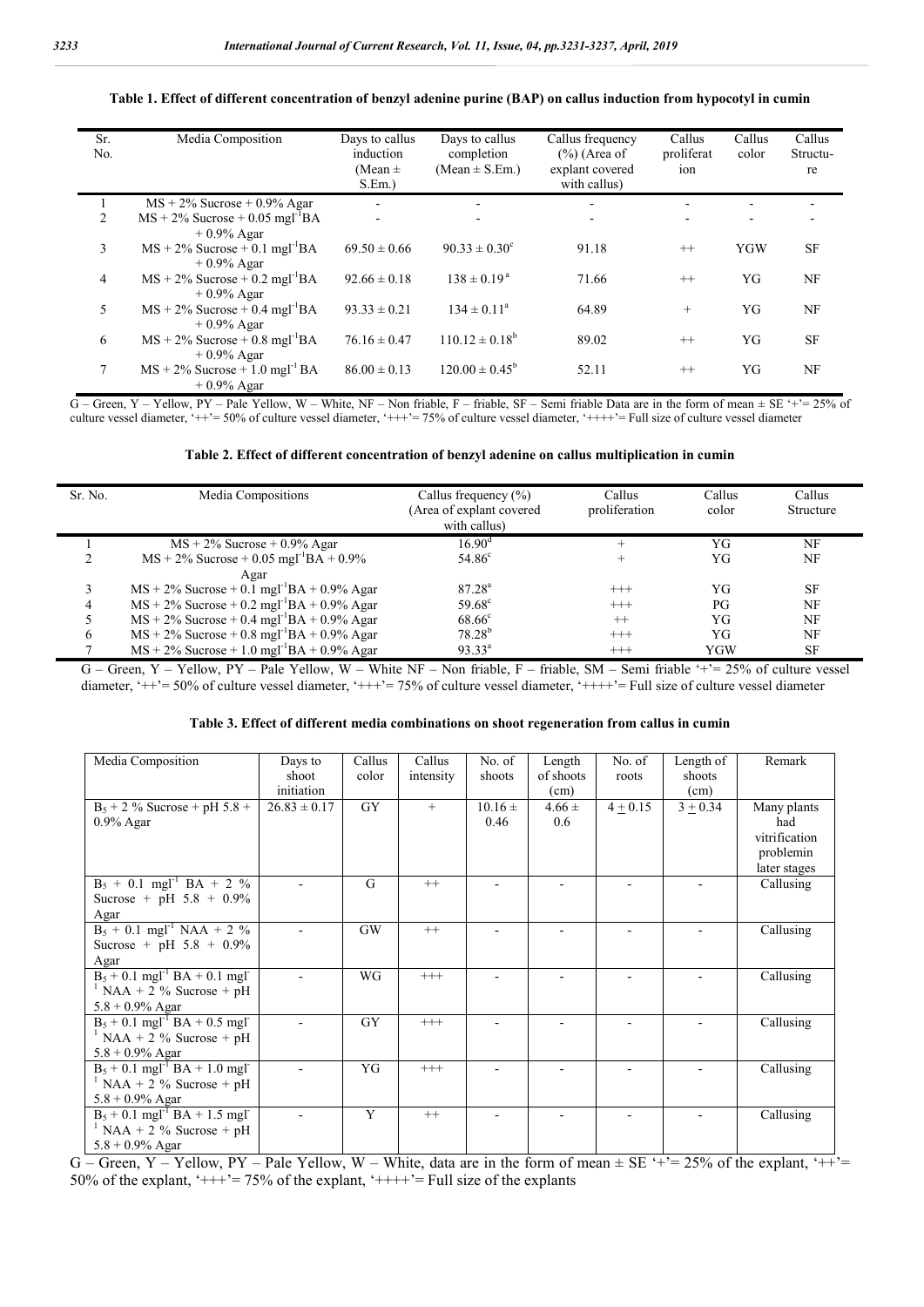| <b>Media Composition</b>                                          | 0 Days | 42 Days | 84 - 90 Days |
|-------------------------------------------------------------------|--------|---------|--------------|
| MS+2% Sucrose + 0.9% Agar                                         |        |         |              |
| MS + 2% Sucrose + 0.05 mgl <sup>-1</sup> BA + 0.9%<br><b>Agar</b> |        |         |              |
| MS + 2% Sucrose + 0.1 mgl <sup>-1</sup> BA + 0.9%<br>Agar         |        |         |              |
| $MS + 2\%$ Sucrose + 0.2 mgl <sup>-1</sup> BA + 0.9%<br>Agar      |        |         |              |
| MS+2% Sucrose + 0.4 mgl <sup>-1</sup> BA + 0.9%<br>Agar           |        |         |              |
| MS + 2% Sucrose + 0.8 mgl <sup>-1</sup> BA + 0.9%<br>Agar         |        |         |              |
| MS + 2% Sucrose + 1.0 mgl <sup>-1</sup> BA + 0.9%<br>Agar         |        |         |              |

# **Fig 1 Callus induction in hypocotyl explants**

| <b>Treatment</b> | <b>Media composition</b>                                              | <b>Treatment</b> | <b>Media composition</b>                                     |  |
|------------------|-----------------------------------------------------------------------|------------------|--------------------------------------------------------------|--|
| 1                | MS + 2% Sucrose + 0.9%<br>Agar                                        | 5                | $MS + 2\%$ Sucrose + 0.4<br>mgl <sup>-1</sup> BA + 0.9% Agar |  |
| $\overline{2}$   | $MS + 2\%$ Sucrose + 0.05<br>mgl <sup>-1</sup> BA + 0.9% Agar         | 6                | $MS + 2\%$ Sucrose + 0.8<br>mgl <sup>-1</sup> BA + 0.9% Agar |  |
| 3                | $MS + 2\%$ Sucrose + 0.1 mgh<br><sup>1</sup> BA + 0.9% Agar           | $\overline{I}$   | $MS + 2\%$ Sucrose + 1.0<br>mgl <sup>-1</sup> BA + 0.9% Agar |  |
| 4                | $MS + 2\%$ Sucrose + 0.2 mg $\uparrow$<br><sup>1</sup> BA + 0.9% Agar |                  |                                                              |  |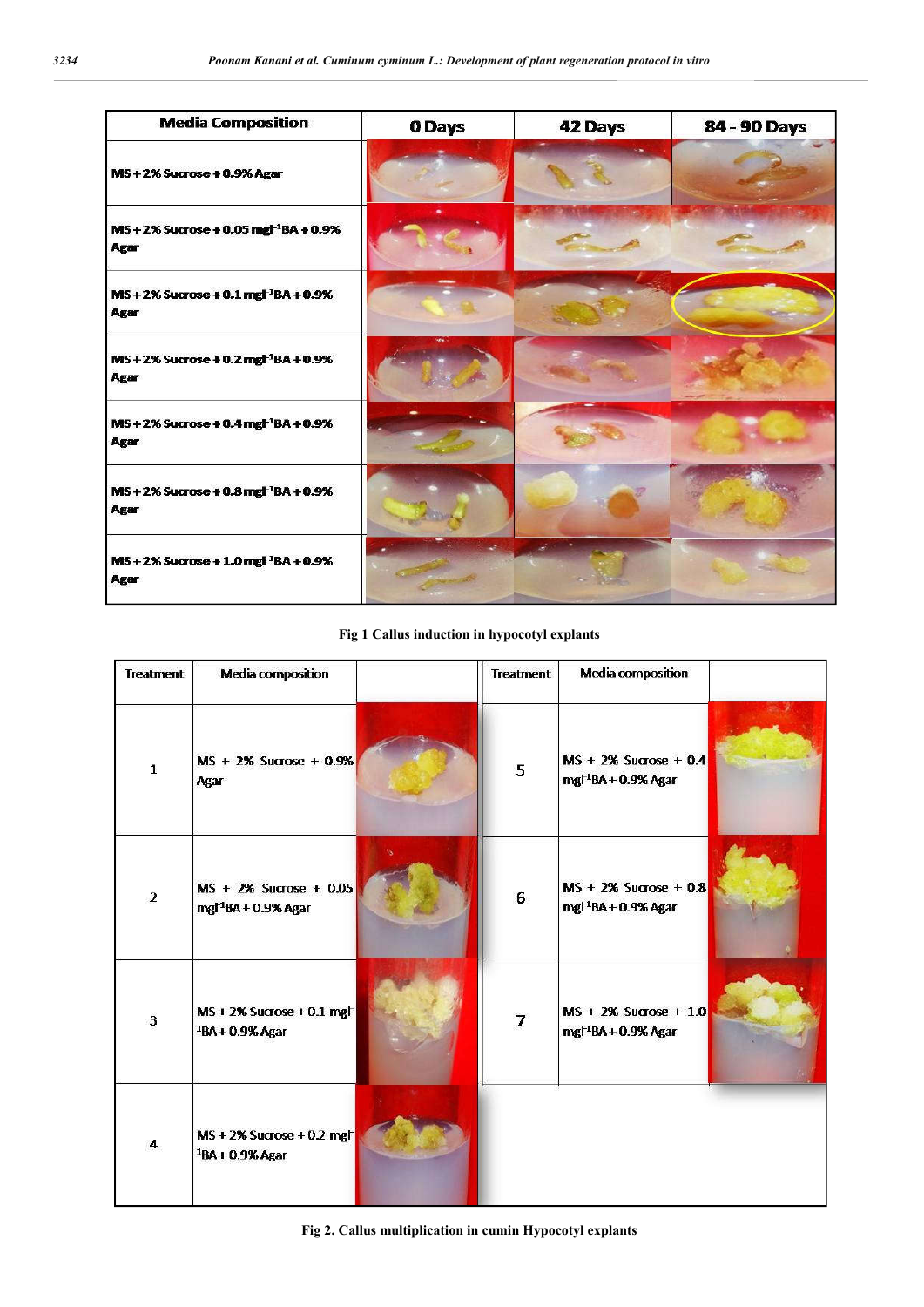| <b>Treatment</b>        | <b>Media composition</b>                                                                         | <b>Treatment</b> | <b>Media composition</b>                                                                |  |
|-------------------------|--------------------------------------------------------------------------------------------------|------------------|-----------------------------------------------------------------------------------------|--|
| $\mathbf{1}$            | $B_5 + 2$ % Sucrose + pH<br>$5.8 + 0.9%$ Agar                                                    | 5                | $B_5 + 0.1$ mg $1 + 0.5$<br>mgl <sup>1</sup> NAA+<br>2 % Sucrose + pH 5.8<br>+0.9% Agar |  |
| $\overline{2}$          | $B_5 + 0.1$ mgl <sup>-1</sup> BA + 2 %<br>Sucrose + pH 5.8 + 0.9%<br><b>Agar</b>                 | 6                | $B_5 + 0.1$ mg $^{-1}$ BA + 1.0<br>$mgl1 NAA +$<br>2 % Sucrose + pH 5.8 +<br>0.9% Agar  |  |
| $\overline{\mathbf{3}}$ | $B_5 + 0.1$ mg <sup><math>+1</math></sup> NAA + 2 %<br>Sucrose + pH $5.8 + 0.9\%$<br><b>Agar</b> | $\overline{7}$   | $B_5 + 0.1$ mg $H^1$ BA + 1.5<br>$mg1 NAA +$<br>2 % Sucrose + pH 5.8 +<br>0.9% Agar     |  |
| $\overline{\mathbf{A}}$ | $B_5 + 0.1$ mg $^{-1}$ BA + 0.1<br>mgl <sup>1</sup> NAA +<br>2 % Sucrose + pH 5.8 +<br>0.9% Agar |                  |                                                                                         |  |

**Fig. 3. Shoot regeneration from callus in** *Cumin cyminum* **L.**



**Fig. 4. Overview of cumin regeneration protocol**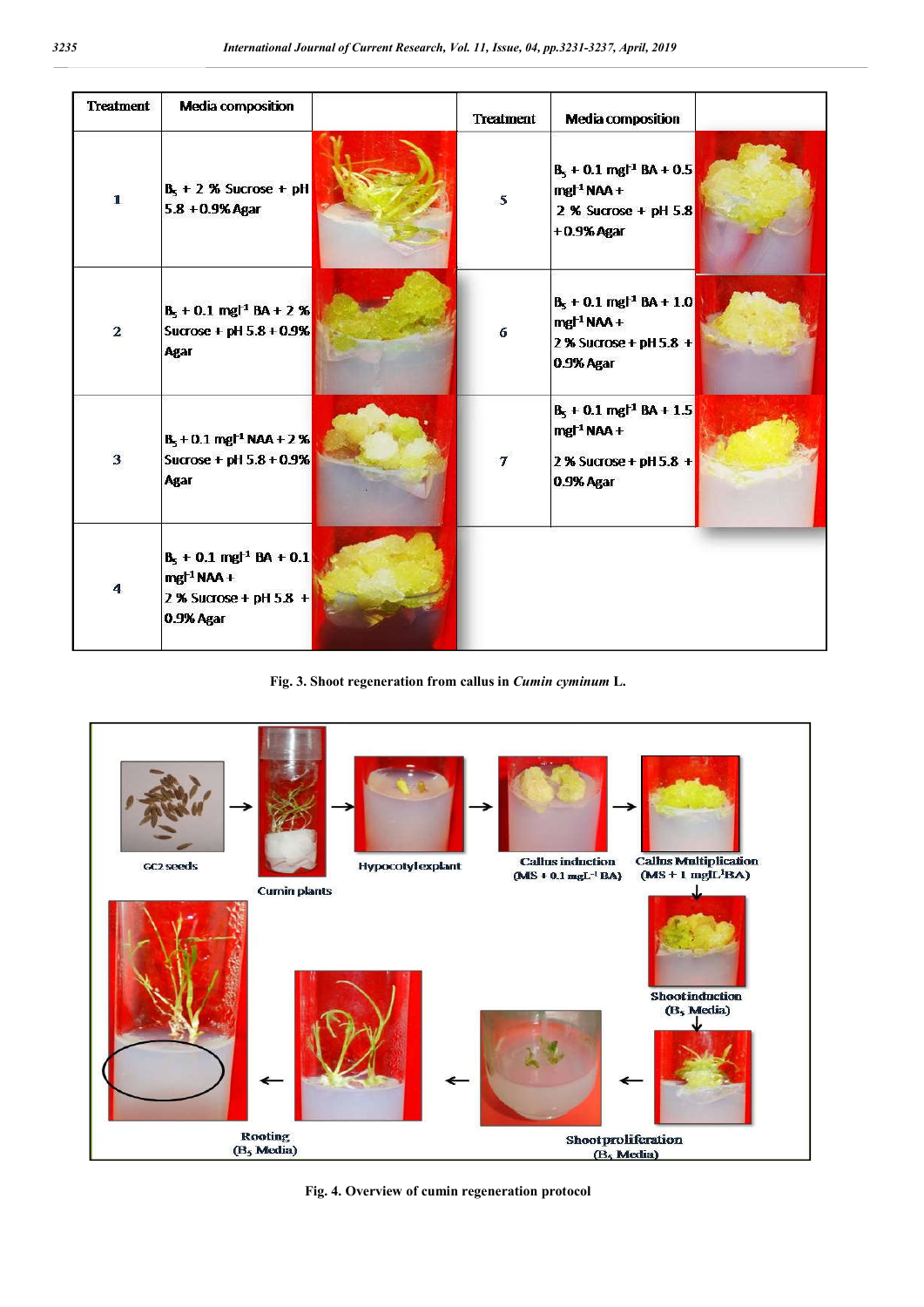

# **Fig 5. Troubles encountered in regeneration protocol of cumin (i) Vitrification (ii) No root formation (iii) Aerial root formation**

Apart from vitrification, some cultures were completely lacking root formation, while some had aerial root formation (fig 5 (ii and iii). This may be due to auxin imbalance in plants with respect to media which could be solved *via* further optimizing media with various auxin types and concentrations.

## **Conclusion**

In conclusion, present study reports a simple and efficient protocol for plant regeneration in cumin *via* callus development, callus multiplication, shoot development along with root development. It also describes the difficulties encountered during shoot and root development which can be addressed further. Overcoming these difficulties would help to develop more efficient protocol for plant regeneration.

**Conflict of Interest**: Authors state that there is no conflict of interest.

# **REFERENCES**

- Lodha, S. and Mawar, R. 2014. Cumin wilt management  $A$ review. *J. of Spices and Aromatic crops,* 23 (2): 145–155.
- Divakar, S E V. and Anandraj, M. 2013. Cumin, fennel and fenugreek. Soils, Plant growth and crop production. *Encyclopedia of Life Support Systems*, 1-10.
- Aruna, K. and Sivaramakrishnan, V M. 1996 Anticarcinogenic Effects of the Essential Oils from Cumin, Poppy and Basil. Phytother. Res., 10, 577-580.
- Hussain, A S., Nazir, N H. and Shinwari, Z K. 2011. Tissue culture of black pepper (Piper nigrumL.) in Pakistan. Pak J of Bot ; 43(2): 1069-1078.
- Malik, S I., Rashid, H., Yasmin, T. and Minhas, N M. 2004 Effect of 2,4-dichloro-phenoxy-acetic acid on callus induction from mature wheat (*Triticum aestivum* L.) seeds. Int J Agri Biol, 6(1): 156-159.
- Khokhar, M I., Iqbal, M Z. and Silva, J A. 2016. *In vitro* regeneration of five wheat genotypes from immature zygotic embryos. Pak J of Bot, 48(6): 2499-2504, 2016.
- Averre, C W. and Gooding, G V. 2004. Viral diseases of green house tomato and their management. Vegetable Disease Information Note 15 (VDIN-0015).
- Reed, A J., Kretzmer, K A., Naylor, M W., Finn, R F., Magin, K D., Hammond, B G., Leimgruber, R M., Rogers, S G. and Fuchs, R L. 1996. Safety assessment of 1-

aminocyclopropane-1-carboxylic acid deaminase protein expressed in delayed ripening tomatoes. J of Agri and Food Chemi, 44: 388-394

- Joshi, M., Jha, A., Mishra, A. and Jha, B. 2013. Developing transgenic Jatropha using the SbNHX1 gene from an extreme halophyte for cultivation in saline wasteland. PloS One, 8: e71136. doi:10.1371/journal. pone.0071136PMID:23940703.
- Tiwari, V, Chaturvedi, A K., Mishra, A., Jha, B. 2015. Introgression of theSbASR-1gene cloned from a halophyte *Salicornia brachiata* enhances salinity and drought endurance in transgenic groundnut (Arachis hypo-gaea) and acts as a transcription factor. PloS One, 10: e0131567. doi:10.1371/journal.pone. 0131567PMID:26158616.
- Pandey S, Patel MK, Mishra A, Jha B. 2016. *In planta* Transformed Cumin (*Cuminum cyminum* L.) Plants, Overexpressing theSbNHX1 Gene Showed Enhanced Salt Endurance. PLoS One, 11(7): e0159349.
- Khan, M A., Abbasi, B H. and Shinwari, Z K. 2014. Thidiazuron enhanced regeneration and Silymarin content in Silybummarianum L. Pak J of Bot, 46(1): 185-190.
- Abbasi, B H., Rashid, A., Khan, M A., Ali, M., Shinwari, Z K., Ahmad, N. and Mahmood, T. 2011. *In vitro* plant regeneration in *Sinapis Alba* and evaluation of its radical scavenging activity. Pak. J. Bot., 43: 21-27.
- Praveen, M. and Rama Swamy, N. 2011. Effect of genotype, explant source and medium on- *In vitro* regeneration of tomato. Int J of Genetics and Mol Biol,3: 45-50.
- Jabeen, N., Chaudhry, Z., Rashid, H. and Mirza, B. 2005. Effect of genotype and explant type on Invitroshoot regeneration of tomato (*Lycopersicon esculentum* Mill.). Pak J of Bot, 4: 899-903.
- Sheeja, T E., Mondal, A B. and Rathore, R K S. 2004. Efficient Plantlet Regeneration in Tomato (*Lycopersicon esculentum* Mill.). Plant Tissue Culture, 14: 45-53.
- Gubis, J., Lajchova, Z., Farago, J. and Jurekova, Z. 2004. Effect of growth regulators on shoot induction and plant regeneration in tomato (*Lycopersicon esculentum* Mill.). Biol Bratislva, 59: 405-408.
- Hussain, A., Naz, S., Nazir, H. and Shinwari, Z K. 2011. Tissue culture of black pepper (Piper nigrumL.) in Pakistan. Pak J of Bot, 43(2): 1069-1078.
- Hussain, A., Qarshi, I A., Nazir, H., Ullah, I., Rashid, M. and Shinwari, Z K. 2013. *In vitro* Callogenesis and Organogenesis in *Taxus wallichiana* Zucc. The Himalayan Yew. Pakistan Journal of Botany, 45 (5): 1755-1759.
- Jan, S A., Shah, S H., Ali, S. and Ali, G M. 2015. The effect of plant growth regulators on callus induction and somatic embryogenesis of hybrid tomato. Pak J of Bot, 47(5): 1671-1677.
- Beiki, A H., Mafavi-fard, M R. and Ahmadi, J. 2011. Optimization of two different morphogenesis pathways in three iranian cumin landraces with the use of an embryo. Biotechnol & Biotechnol equip, 25(1), 2228-2232.
- Deepak, Saran, P L. and Choudhary, R. 2014. Regeneration of cumin (Cuminumcyminum L.) plants from callus and establishment of dual culture of host and parasite (Alternaria burnsii). Afr J of Microbiol Res, 8 (43), 3695- 3701.
- Ebrahimie, E., Hosseinzadeh, A., Nagavi, M R., Ghannadha, M R. and Dehcheshmeh, M. 2007.Combined direct regeneration protocols in tissue culture of different cumin